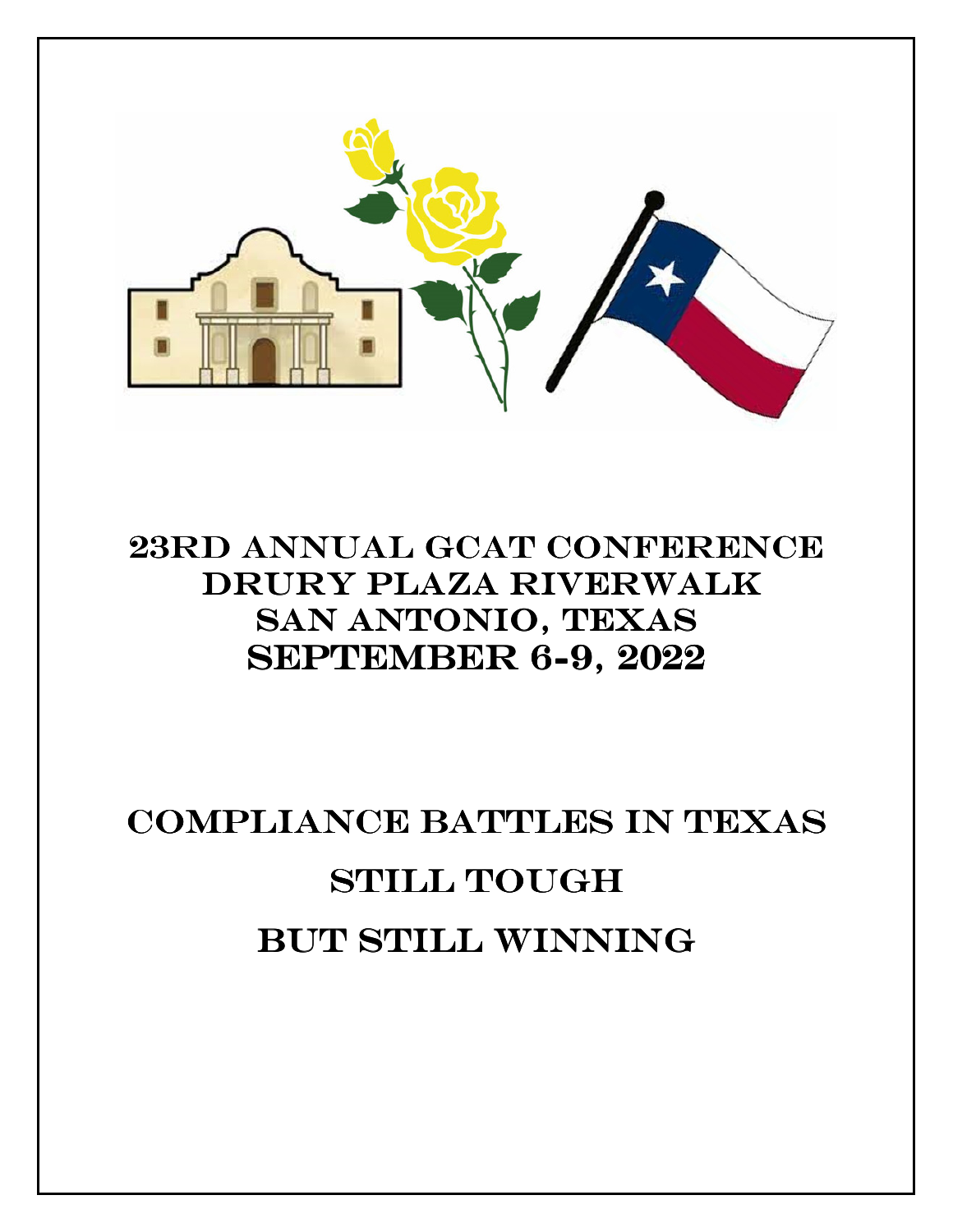| Tuesday, September 6, 2022         | <b>Topic for Classes</b>                                | <b>Rooms for meetings</b> |  |  |
|------------------------------------|---------------------------------------------------------|---------------------------|--|--|
| 12:00 p.m.-2:00 p.m.               | Registration                                            | Hotel Lobby area          |  |  |
| 12:00 p.m.-2:00 p.m.               | Vendor move in                                          |                           |  |  |
| 2:30 p.m.- 3:00 p.m.               | <b>Conference Welcoming</b>                             | Room #                    |  |  |
| 3:00 p.m.-4:30 p.m.                | <b>Karen Williams</b><br><b>TBD</b>                     | Room #                    |  |  |
| 5:00 p.m.-7:00 p.m.                | <b>GCAT Mixer</b>                                       | Drury Plaza RW            |  |  |
| $7:00p.m. - 9:00 p.m.$             | San Antonio River Cruise                                | Drury Plaza RW            |  |  |
| <b>Wednesday, September 7,2022</b> |                                                         |                           |  |  |
| 8:30 a.m. -9:30 a.m.               | Late Arrivals Registration<br>2 board members to work   | Room #                    |  |  |
| 8:30 a.m.                          | Morning updates<br>Andrea Weilacher, GCAT President     | Room #                    |  |  |
| $8:30$ a.m. $-9:00$ a.m.           | <b>Annual Membership Meeting</b><br>All Members of GCAT | Room #                    |  |  |
| 9:00 a.m. - 10:30 a.m.             | Decriminalization in America<br>Jim Lehman, CoACC       | Room #                    |  |  |

10:30 a.m.-10:45 a.m. Break

| 10:45 a.m. -12:00 p.m. | The Broken Windows Theory<br>Don McKinley, CoACC | Room # |
|------------------------|--------------------------------------------------|--------|
| 12:00 p.m.- 1:30 p.m.  | Lunch Break                                      |        |

1:30 p.m.- 3:00 p.m. Team Building Room # GCAT Board 3:00 p.m.-3:15 p.m. Break 3:15 p.m.-4:15 p.m. Handling Stressful Times Room # Tanya Skinner, Brazos Co.